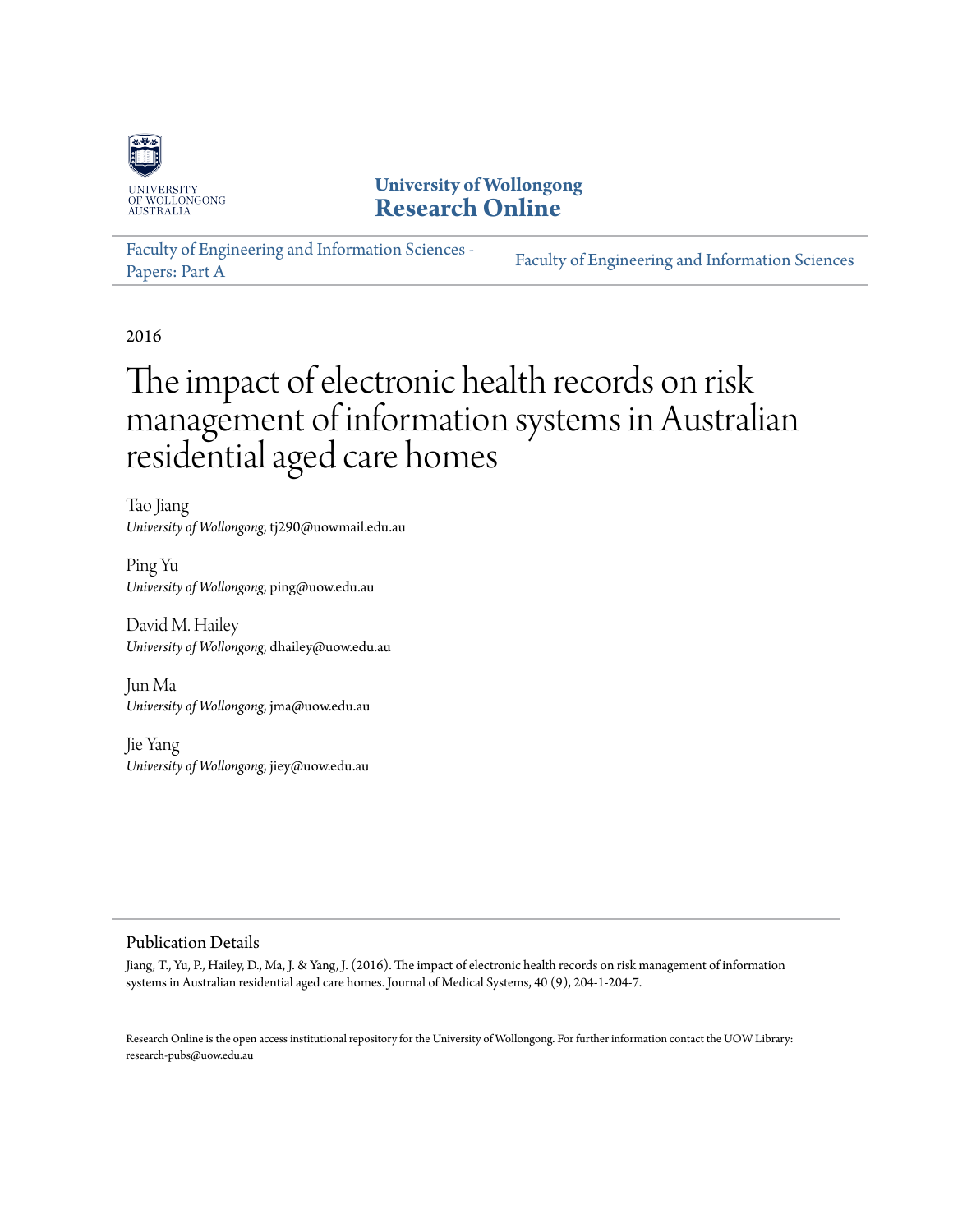## The impact of electronic health records on risk management of information systems in Australian residential aged care homes

#### **Abstract**

To obtain indications of the influence of electronic health records (EHR) in managing risks and meeting information system accreditation standard in Australian residential aged care (RAC) homes. The hypothesis to be tested is that the RAC homes using EHR have better performance in meeting information system standards in aged care accreditation than their counterparts only using paper records for information management. Content analysis of aged care accreditation reports from the Aged Care Standards and Accreditation Agency produced between April 2011 and December 2013. Items identified included types of information systems, compliance with accreditation standards, and indicators of failure to meet an expected outcome for information systems. The Chi-square test was used to identify difference between the RAC homes that used EHR systems and those that used paper records in not meeting aged care accreditation standards. 1,031 (37.4%) of 2,754 RAC homes had adopted EHR systems. Although the proportion of homes that met all accreditation standards was significantly higher for those with EHR than for homes with paper records, only 13 RAC homes did not meet one or more expected outcomes. 12 used paper records and nine of these failed the expected outcome for information systems. The overall contribution of EHR to meeting aged care accreditation standard in Australia was very small. Risk indicators for not meeting information system standard were no access to accurate and appropriate information, failure in monitoring mechanisms, not reporting clinical incidents, insufficient recording of residents' clinical changes, not providing accurate care plans, and communication processes failure. The study has provided indications that use of EHR provides small, yet significant advantages for RAC homes in Australia in managing risks for information management and in meeting accreditation requirements. The implication of the study for introducing technology innovation in RAC in Australia is discussed.

#### **Keywords**

impact, electronic, health, records, risk, management, information, systems, australian, residential, aged, care, homes

#### **Disciplines**

Engineering | Science and Technology Studies

#### **Publication Details**

Jiang, T., Yu, P., Hailey, D., Ma, J. & Yang, J. (2016). The impact of electronic health records on risk management of information systems in Australian residential aged care homes. Journal of Medical Systems, 40  $(9)$ , 204-1-204-7.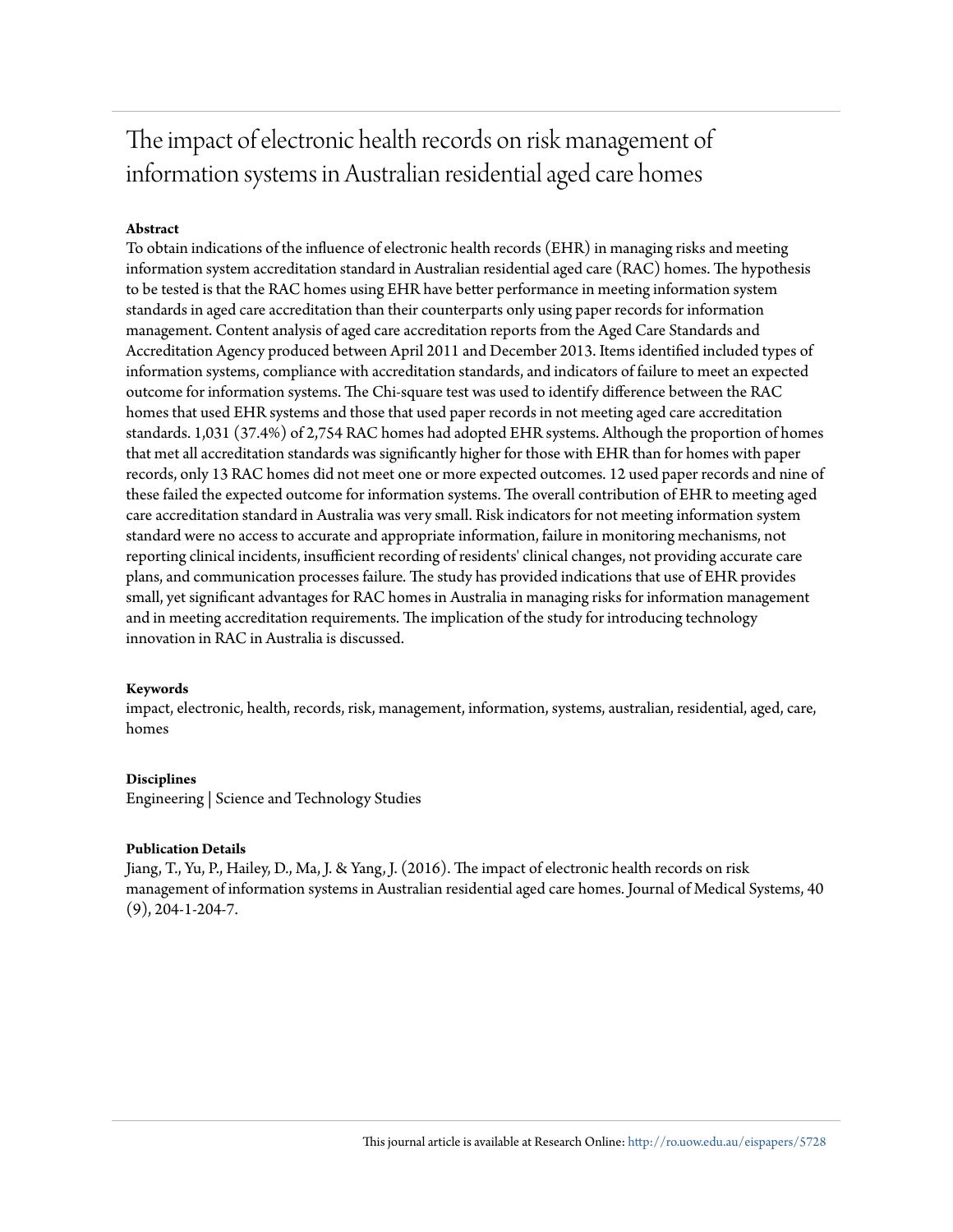ARTICLE TITLE: The Impact of Electronic Health Records on Risk Management of Information Systems in Australian Residential Aged Care Homes

Authors' full names and degrees:

Tao Jiang, Master of Public Health, Master of Health Informatics School of Computing and Information Technology, University of Wollongong, Wollongong, 2522, NSW, Australia

Ping Yu, PhD. School of Computing and Information Technology, University of Wollongong, Wollongong, 2522, NSW, Australia

David Hailey, PhD.

School of Computing and Information Technology, University of Wollongong, Wollongong, 2522, NSW, Australia

Jun Ma, PhD. SMART Infrastructure Facility, University of Wollongong, Wollongong, 2522, NSW, Australia

Jie Yang, PhD.

SMART Infrastructure Facility, University of Wollongong, Wollongong, 2522, NSW, Australia

Authors' affiliation(s):

Corresponding author full contact details: Name: Ping Yu Address: School of Computing and Information Technology, University of Wollongong. Postcode: 2522 State: NSW City: Wollongong Country: Australia Tel: +61 242215412 Fax: +61 242214045 Email: ping@uow.edu.au

Keywords relevant to the content of your manuscript: Information technology Risk management Standards of care

Word count: 2590 words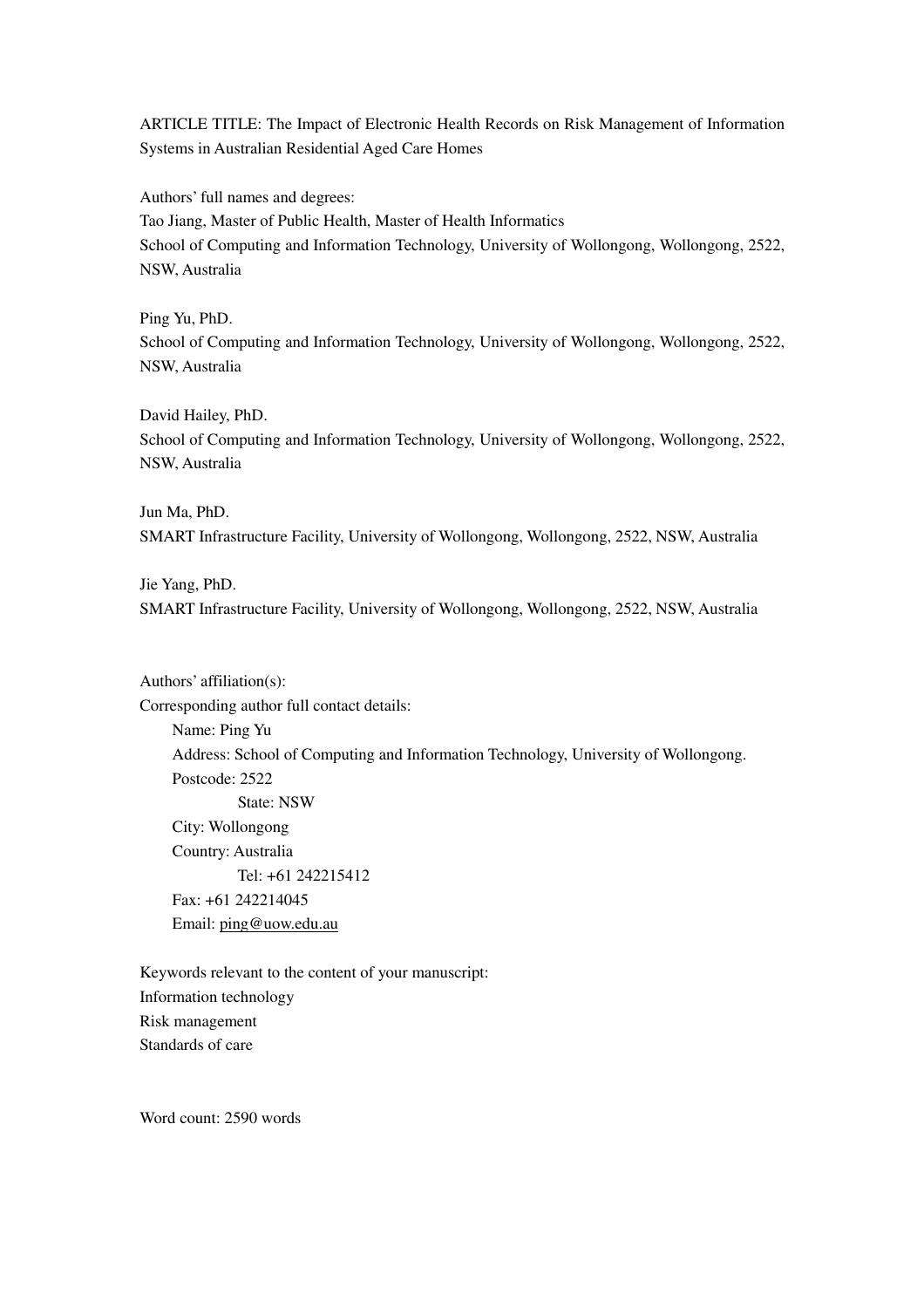### **ABSTRACT**

Objective(s): To obtain indications of the influence of electronic health records (EHR) in managing risks and meeting information system accreditation standard in Australian residential aged care (RAC) homes. The hypothesis to be tested is that the RAC homes using EHR have better performance in meeting information system standards in aged care accreditation than their counterparts only using paper records for information management.

Method: Content analysis of aged care accreditation reports from the Aged Care Standards and Accreditation Agency produced between April 2011 and December 2013. Items identified included types of information systems, compliance with accreditation standards, and indicators of failure to meet an expected outcome for information systems. The Chi-square test was used to identify difference between the RAC homes that used EHR systems and those that used paper records in not meeting aged care accreditation standards.

Results: 1,031 (37.4%) of 2,754 RAC homes had adopted EHR systems. The proportion of homes that met all accreditation standards was significantly higher for those with EHR than for homes with paper records. Of 13 RAC homes that did not meet one or more expected outcomes, 12 used paper records and nine of these failed the expected outcome for information systems. Risk indicators for not meeting information system standard were no access to accurate and appropriate information, failure in monitoring mechanisms, not reporting clinical incidents, insufficient recording of residents' clinical changes, not providing accurate care plans, and communication processes failure.

Conclusion: The study has provided indications that use of EHR provides small, yet significant advantages for RAC homes in Australia in managing risks for information management and in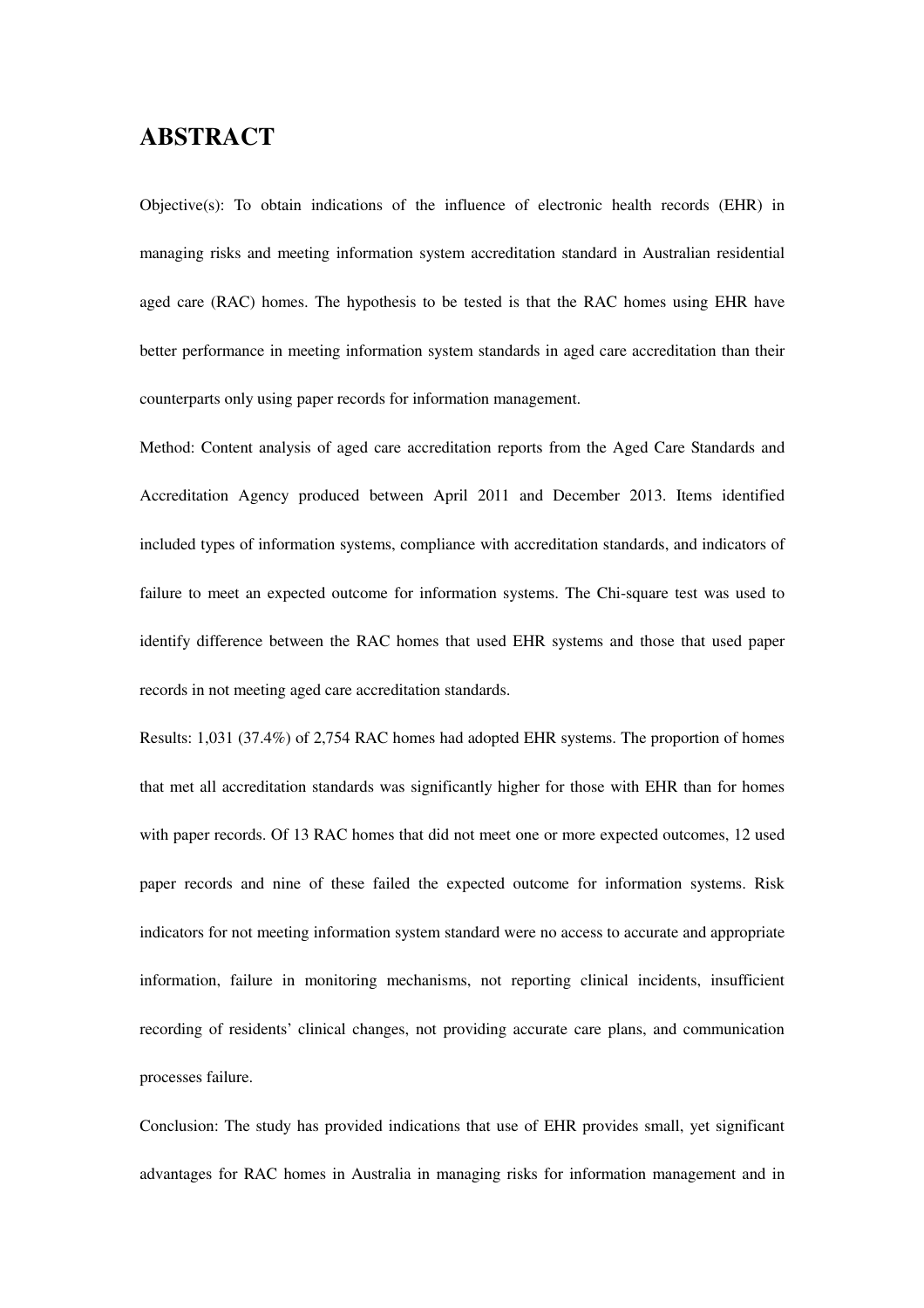meeting accreditation requirements**.** 

**KEYWORDS**: *Electronic health records, information system, residential aged care, nursing home, long-term care, accreditation, nursing documentation, risk management.*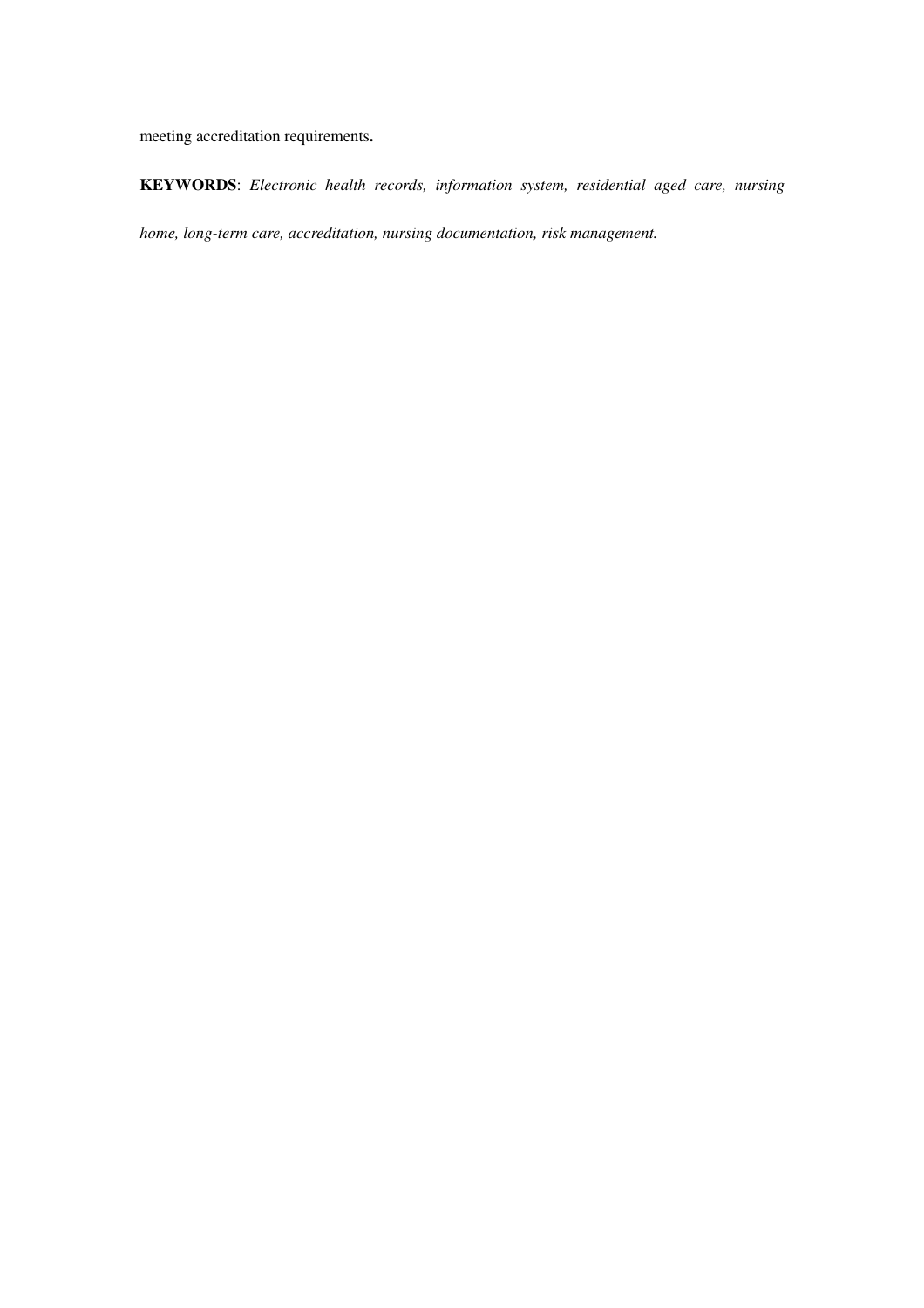### **INTRODUCTION**

Despite the potential of electronic health records (EHR) to significantly improve the quality of information management in comparison with paper-based records [1-3], there are limited reports of the actual benefits of EHR for information management in residential aged care. In a qualitative research study with focus-group data collection, Cherry et al. found that the managers in long-term care homes with EHR usage experience perceived these systems to be more efficient than paper records, giving improved quality and accuracy of documentation. They provide easier access to charts and resident care information [1]. They also improve management ability to monitor resident care activities and initiate improvement actions, and better resident outcomes related to improved documentation quality.

Based on a publication of the US Institute of Medicine, we define aged care EHR in this study as a repository of aged care service recipients' data in digital form [2]. Aged care EHR contains retrospective, concurrent, and prospective longitudinal electronic health and aged care service information pertaining to a care recipient. They are accessible by multiple authorized users. EHR are generated and maintained by aged care service providers with the primary purpose of giving continuing, efficient and safe health and aged care for their clients [4,5]. The functionality of EHR may include demographic information, admission assessment, care planning, ongoing assessment, nursing charts, progress and incident reporting care planning, medication management, ongoing assessment, nursing charts, progress and incident reporting [6].

Residential aged care (RAC) homes in Australia are similar to long-term care (LTC) homes in the USA. They are facilities that offer 24-hour nursing supervision and a range of medical, nursing,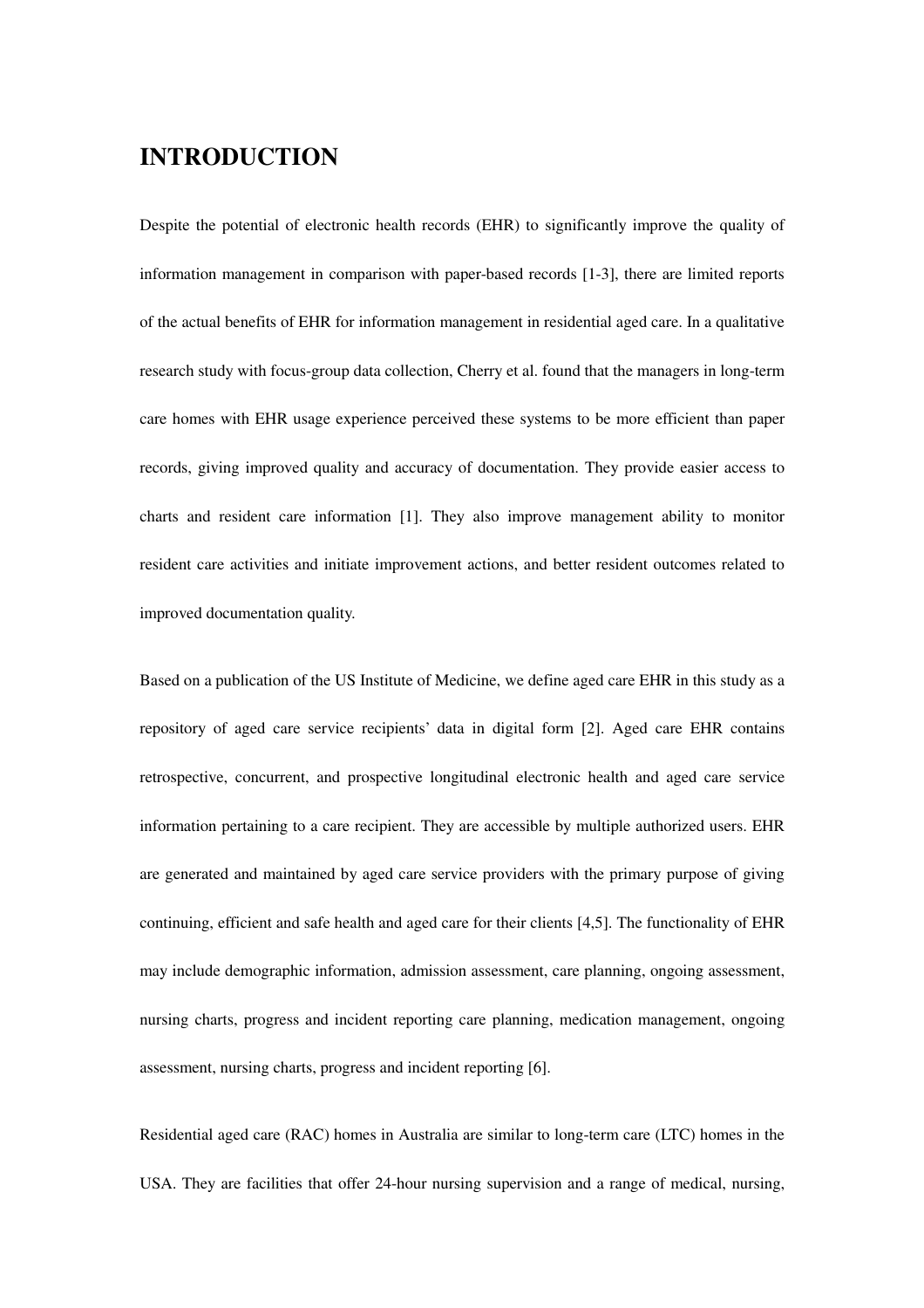personal and social services to meet the needs of chronically ill or disabled individuals.

Increasing number of RAC homes in Australia and the United States have been introducing EHR systems over the last decade. The reasons are to standardise the structure and process of client record keeping, and improve the quality and efficiency of information management. These changes are expected to increase the quality adjusted life years of the older people and improve health decision-making, and access to patients' medical history., EHR systems should also provide better evidence that care services meet nursing and accreditation standards and legal requirements [7-12].

After using EHR systems for up to two years, care staff in nine Australian RAC homes perceived the benefits of EHR to them include quick data entry and retrieval, improved format and content of records, facilitating internal and external communication, and better understanding of residents' requirements [5]. Unintended adverse consequences included difficulties for some staff in data entry and information retrieval, resistance to using the system, increased complexity of information management, and end user concerns about access. Reasons included the nature of the EHR systems and the ways the systems were implemented and used by nursing staff [13].

A nursing documentation audit in seven Australian RAC homes provided information on key differences between the electronic and paper record formats [7,8]. Nursing care plans in the EHR system documented more signs and symptoms of resident problems and evaluation of care than the paper-based plans, but had a lower mean quality score. The EHR plans contained fewer problem or diagnosis statements, contributing factors and resident outcomes than the paper-based system. Both types of nursing care plan were weak in documenting measurable and concrete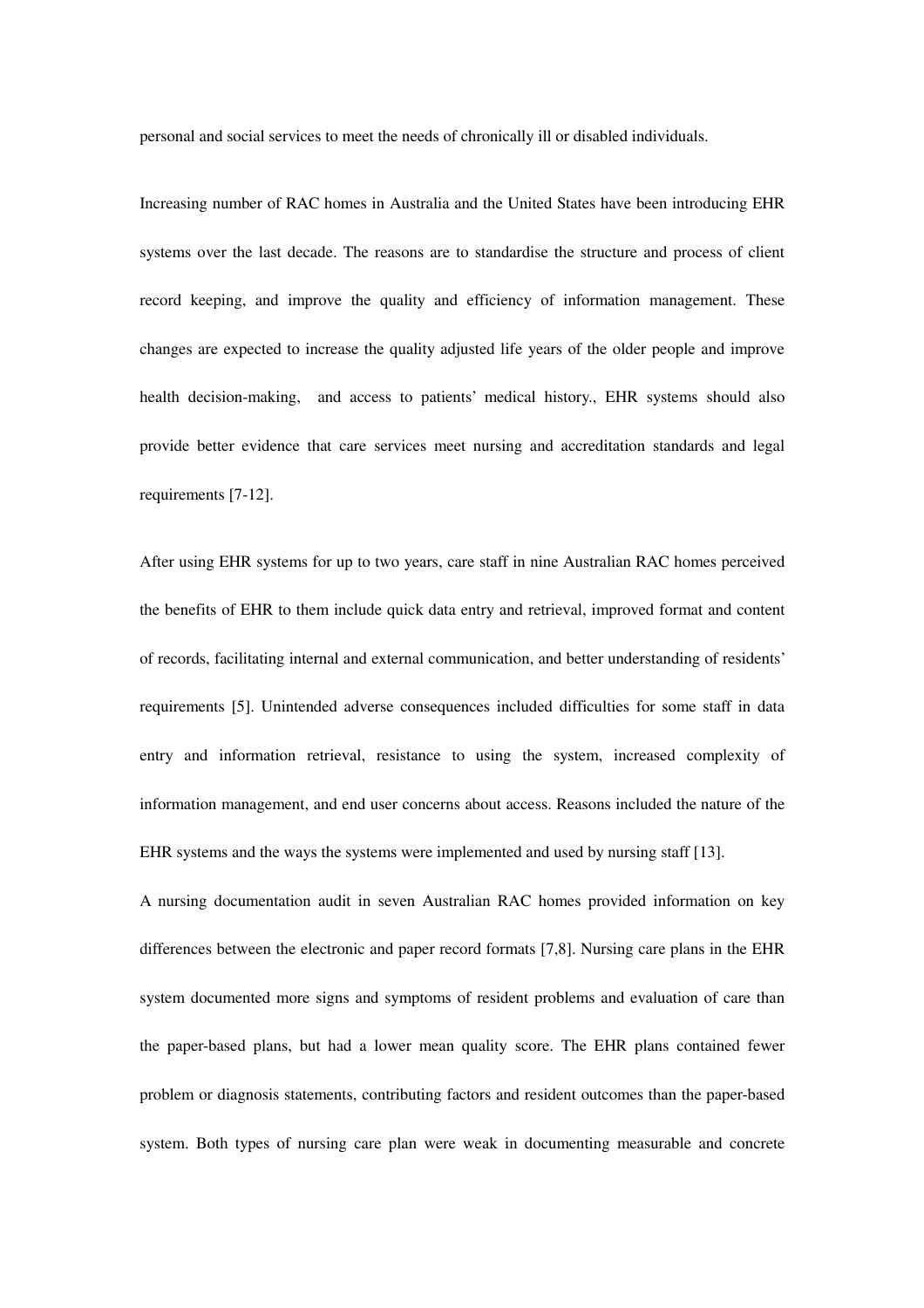resident outcomes. The overall quality of documentation content for the nursing process was no better in the electronic system than in the paper-based system.

However, despite the potential of EHR to significantly improve the quality of information management in comparison with paper-based records [10,14,15], there are limited reports of the actual benefits of EHR in RAC. Therefore, the aim of this study was to identify any differences in meeting aged care accreditation requirements between the RAC homes that used EHR for information management and those that used paper records. The hypothesis to be tested is that the RAC homes using EHR have better performance in meeting information system standards in aged care accreditation than those that use paper records for information management. This analysis will help us understand the contribution of EHR in managing risks for information management in Australian residential aged care (RAC) homes.

#### **Aged Care Accreditation in Australia**

The Australian government implements a comprehensive accreditation system through the Australian Aged Care Quality Agency (AACQA), which determines whether the aged care services provided by an RAC home meet the relevant safety standards. AACQA commenced operation in 2014, superseding the Aged Care Standards and Accreditation Agency (ACSAA).

The accreditation process in Australia involves self-assessment by RAC homes against the accreditation standards and the submission of an application for accreditation. This is followed by a desk audit and a site audit by a team of registered aged care quality assessors. A person is only qualified as a registered aged care quality assessor after completing approved training and orientation of aged care accreditation [16]. When auditing an RAC home, the assessors are required to observe the Code of Conduct and to have no pecuniary or other interest that may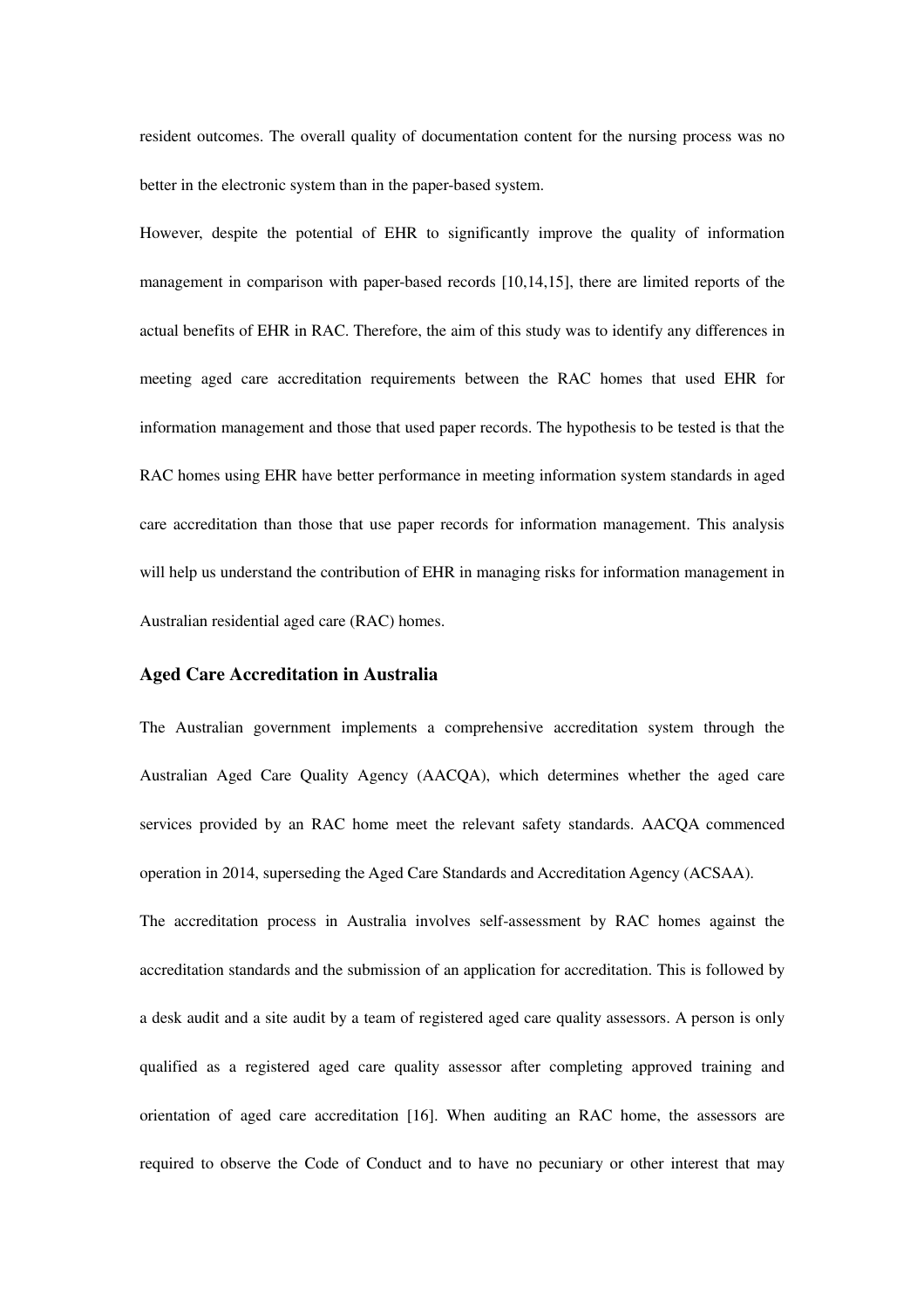conflict with a proper audit [16]. Given the high standards of performance and integrity required in aged care accreditation, the report produced by the assessors after a site visit is treated as valid and reliable official report of the AACQA. A decision about the home's accreditation, either meeting or not meeting the standards, is then made by AACQA based on the self-assessment by the RAC home, desk audit and site audit. Finally, an accreditation certificate is issued, as well as the accreditation report.

According to the Australian Aged Care Act [17], RAC homes are required to meet the accreditation standards at all times and ensure the safe care of residents. When a home fails to meet the standards, AACQA may put the home on a timetable for improvement (TFI), which sets out the required improvements and the maximum time allowed for addressing those expected outcomes that were not met. By the end of the timetable, the AACQA will arrange for assessors to conduct a review audit. If the standards are still not met, the home's accreditation will be varied or revoked. The Department of Health may also decide to impose sanctions on the home. Therefore, meeting aged care accreditation standards is the basic safety requirement imposed by the Australian government on a RAC home in aged care service provision.

There are four RAC accreditation standards in Australia: 1- Management systems, staffing and organizational development; 2- Health and personal care; 3- Care recipient lifestyle; and 4- Physical environment and safe systems [18]. Each standard includes a series of expected outcomes. There are 44 of these outcomes across the four standards with which an RAC home must comply at all times in order to meet accreditation requirements [19]. Common to all four standards are the outcomes of continuous improvement, regulatory compliance, education and staff development. The Principle of Standard One is to be responsive to the needs of residents, their representatives,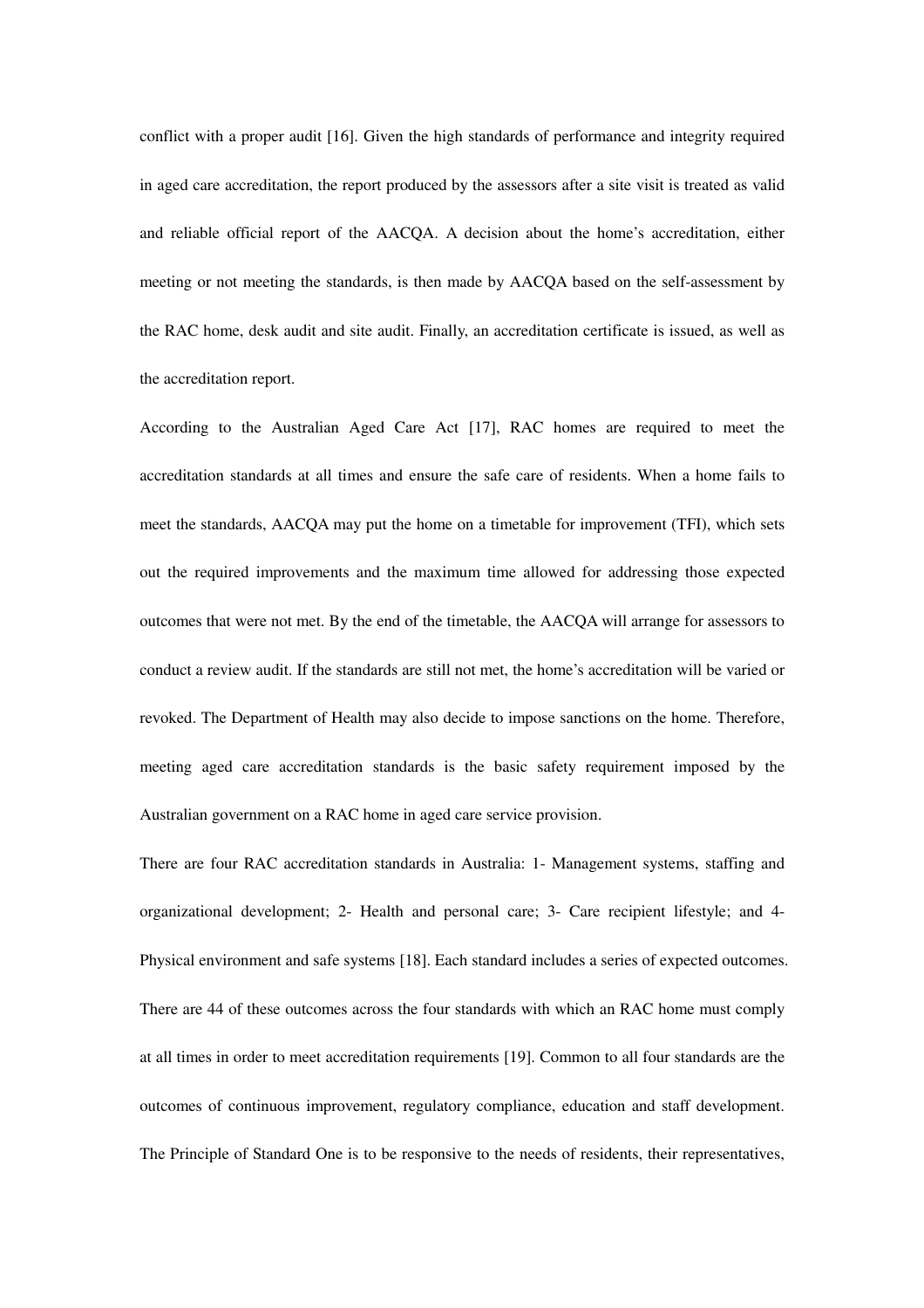staff and stakeholders, and the changing environment in which the service operates. The six outcomes that are specific to Standard One are comments and complaints, planning and leadership, human resource management, inventory and equipment, information systems and external services. The requirement for outcome 1.8, information systems, which was a focus for this study, is that 'Effective information management systems are in place'.

The publicly available RAC accreditation reports provide the most objective and authoritative information on whether an RAC home meet the accreditation outcome of 1.8 information systems The reports also contain information about the type of records used in an RAC home, being EHR or a paper records-based system. By analyzing the information in Section 1.8 of the accreditation reports, it is possible to infer which indicators of 'effective information management systems' were used by the accreditation agency and whether these had differed between RAC homes that used EHR and those that had paper-based records. Therefore, our approach to address the research question was to conduct a comprehensive analysis of Australian aged care accreditation reports.

### **METHODS**

We followed a four-step process to extract and analyze data from these reports: data sourcing and processing, data cleaning, data restructuring and labelling, and analysis.

#### **Data sourcing and processing**

Data were sourced from the web site of the Aged Care Standards and Accreditation Agency in December 2013. We downloaded 2,754 aged care accreditation reports that were produced from 27 April 2011 to 3 December 2013.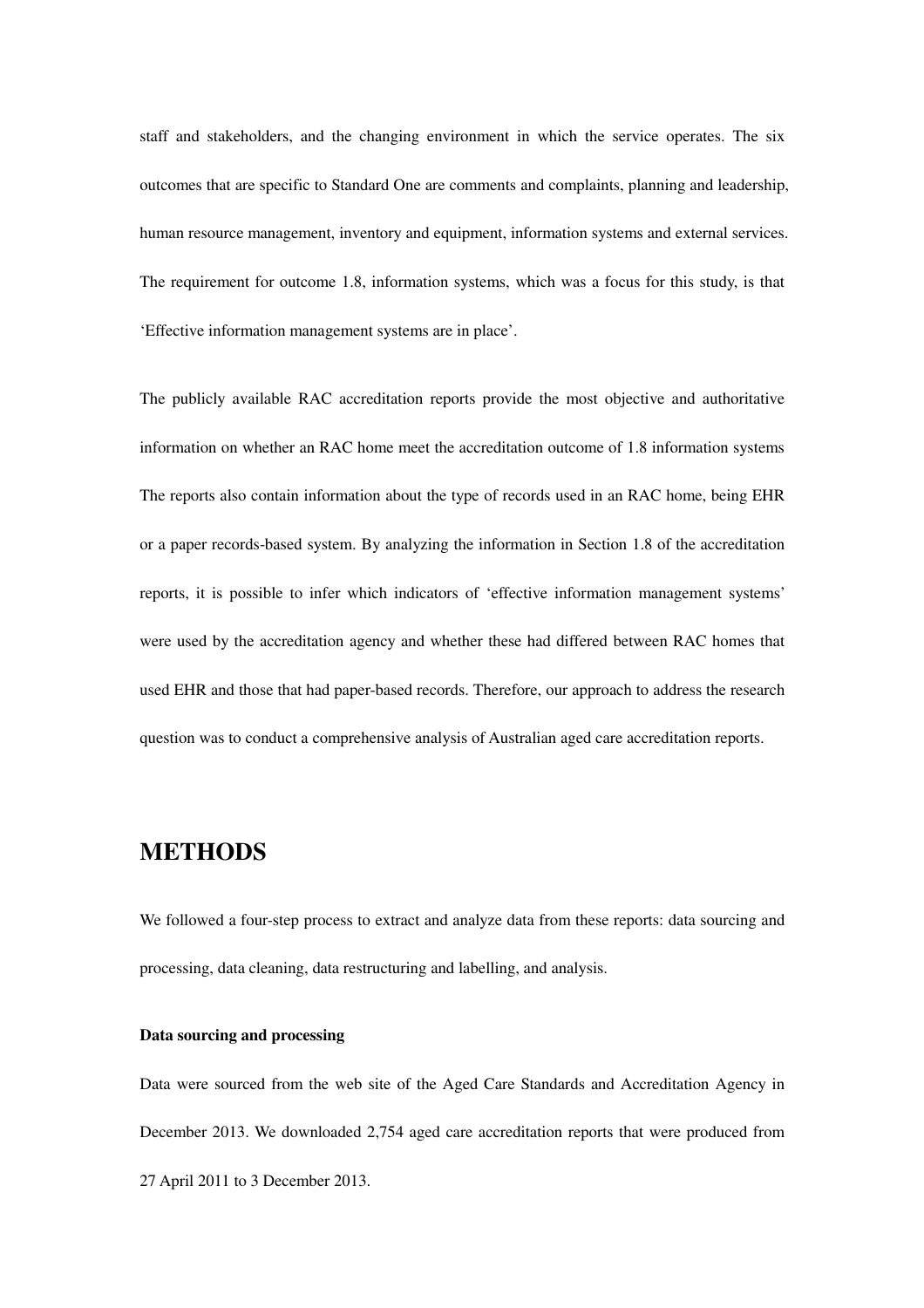We converted the original reports in PDF format to computer-program readable text formats

(e.g. .txt files) using software Adobe Acrobat Pro. We extracted the relevant sections in all reports,

including 44 expected accreditation outcomes (Figure 1a) and Outcome 1.8 Information Systems

(Figure 2a) into text files (Figures 1b and 2b).

| Most recent decision concerning performance against the Accreditation Standards                                                                                                                                                                                                                                                                         |  |                                         |  |  |  |  |  |  |  |  |
|---------------------------------------------------------------------------------------------------------------------------------------------------------------------------------------------------------------------------------------------------------------------------------------------------------------------------------------------------------|--|-----------------------------------------|--|--|--|--|--|--|--|--|
| Standard 1: Management systems, staffing and organisational development<br>Principle:<br>Within the philosophy and level of care offered in the residential care service, management<br>systems are responsive to the needs of residents, their representatives, staff and<br>stakeholders, and the changing environment in which the service operates. |  |                                         |  |  |  |  |  |  |  |  |
| <b>Expected outcome</b>                                                                                                                                                                                                                                                                                                                                 |  | <b>Accreditation Agency</b><br>decision |  |  |  |  |  |  |  |  |
| 1.1<br>Continuous improvement                                                                                                                                                                                                                                                                                                                           |  | Met                                     |  |  |  |  |  |  |  |  |
| 1.2<br>Regulatory compliance                                                                                                                                                                                                                                                                                                                            |  | Met                                     |  |  |  |  |  |  |  |  |
| 1.3<br>Education and staff development                                                                                                                                                                                                                                                                                                                  |  | Met                                     |  |  |  |  |  |  |  |  |
| 1.4<br>Comments and complaints                                                                                                                                                                                                                                                                                                                          |  | Met                                     |  |  |  |  |  |  |  |  |
| 1.5<br>Planning and leadership                                                                                                                                                                                                                                                                                                                          |  | Met                                     |  |  |  |  |  |  |  |  |
| 1.6<br>Human resource management                                                                                                                                                                                                                                                                                                                        |  | Met                                     |  |  |  |  |  |  |  |  |
| 1.7<br>Inventory and equipment                                                                                                                                                                                                                                                                                                                          |  | Met                                     |  |  |  |  |  |  |  |  |
| 1.8<br>Information systems                                                                                                                                                                                                                                                                                                                              |  | Not met                                 |  |  |  |  |  |  |  |  |
| <b>External services</b><br>1.9                                                                                                                                                                                                                                                                                                                         |  | Met                                     |  |  |  |  |  |  |  |  |

Figure 1a- An example of the expected accreditation outcomes for Standard 1 in the original accreditation report in PDF format.

| Most recent decision concerning performance against the Accreditation Standards<br>Standard 1: Management systemsstaffing and organisational development                                                                                                                                                                                                                                |
|-----------------------------------------------------------------------------------------------------------------------------------------------------------------------------------------------------------------------------------------------------------------------------------------------------------------------------------------------------------------------------------------|
| Principle:<br>Within the philosophy and level of care offered in the residential care servicemanagement                                                                                                                                                                                                                                                                                 |
| systems are responsive to the needs of residentstheir representativesstaff and                                                                                                                                                                                                                                                                                                          |
| stakeholdersand the changing environment in which the service operates.                                                                                                                                                                                                                                                                                                                 |
| <b>Expected outcome</b><br>Accreditation Agency<br>decision<br>1.1 Continuous improvement Met<br>1.2 Regulatory compliance Met<br>1.3 Education and staff development Met<br>1.4 Comments and complaints Met<br>1.5 Planning and leadership Met<br>1.6 Human resource management Met<br>1.7 Inventory and equipment Met<br>1.8 Information systems Not met<br>1.9 External services Met |

Figure 1b- An example of the processed text format of the content presented in Figure 1a.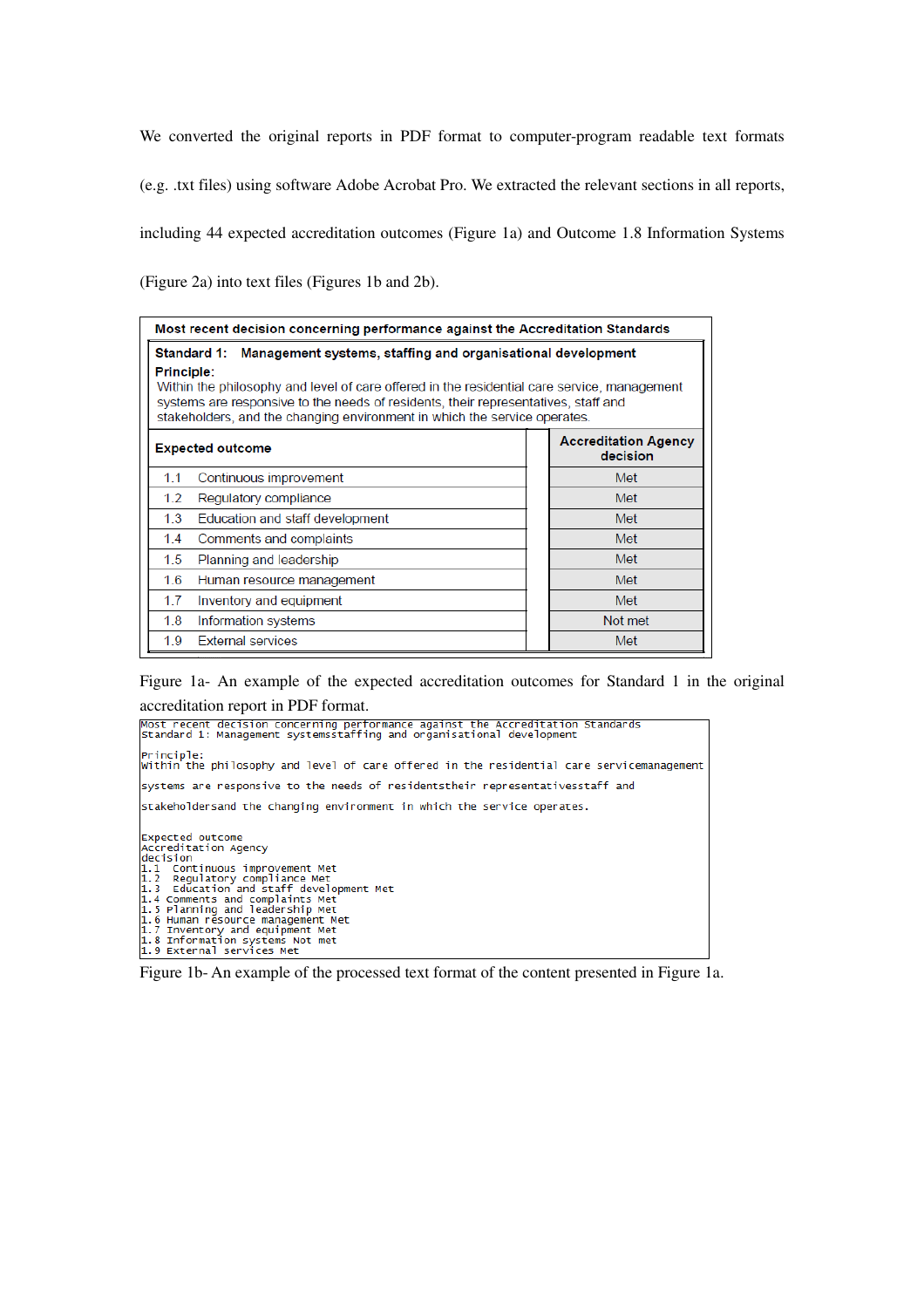1.8 **Information systems** This expected outcome requires that "effective information management systems are in place". **Team's findings** The home does not meet this expected outcome Management could not demonstrate that effective information management systems are in place. There are inconsistencies in the home's clinical information systems in relation to duplication of assessments, incomplete assessments, and inaccurate care plans used to quide staff in resident care. Clinical incidents are not always reported. Incidents that are reported are collated, however the information is not analysed to identify trends or opportunities for improvements for individual residents or the home's processes. The home has only implemented three audits to date in 2013. Gaps identified through these audits have not all been actioned.

Figure 2a–An example of findings for Outcome 1.8 Information Systems in the original accreditation report in PDF format.

```
1.8 Information systems<br>This expected outcome requires that "effective information management systems are in<br>place".
Team's findings<br>The home does not meet this expected outcome
Management could not demonstrate that effective information management systems are in<br>place. There are inconsistencies in the home's clinical information systems in relation to<br>duplication of assessmentsincomplete assessme
has only implemented t<br>has only implemented t<br>not all been actioned.
```
Figure 2b–An example of the processed txt format of the content presented in Figure 2a.

#### **Data cleaning**

The first author manually compared the converted text files with the original PDF documents for

2,754 reports. The incorrect character encoding was concentrated on list characters like '•' in PDF

format. These were converted to '?' or '????' in txt format. Otherwise, the errors did not

influence reading the content.

#### **Data restructuring and labelling**

Data were labeled according to two criteria: failing to meet one or more aged care accreditation

outcomes, and using some form of EHR. First we identifed the RAC homes that failed to meet one

or more aged care accreditation outcomes by searching the content such as that presented in Table

1b using the key word 'not met'.

To identify the RAC homes that used an EHR system and those used paper records, first we read

through 50 copies of the accreditation reports and found that different terms were used to describe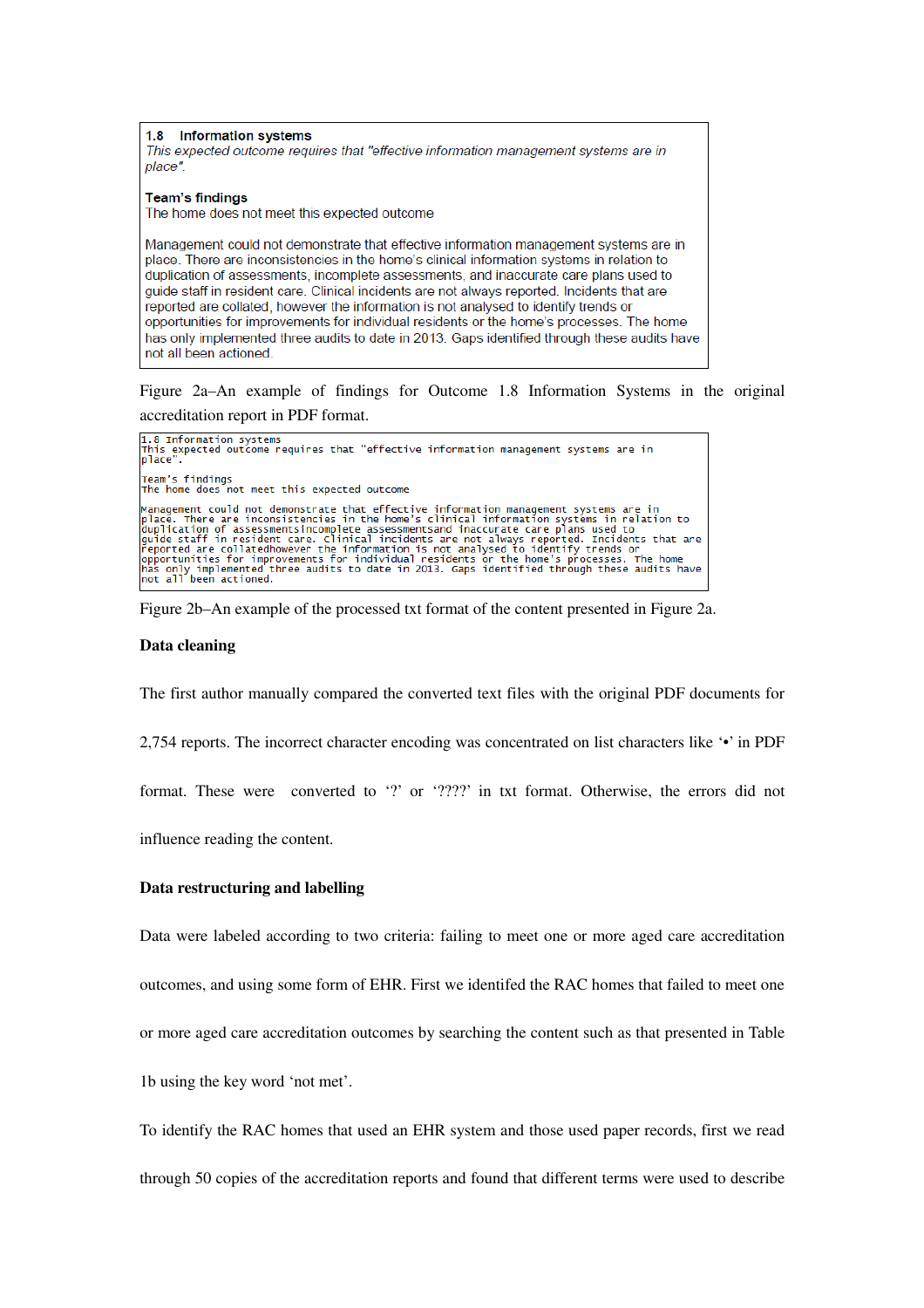an electronic record system. Based on the terms we identified, we developed a list of keywords that was used to identify whether an RAC home used an EHR system or paper records. They included *electronic clinical plan, electronic clinical documentation, electronic clinical information, electronic documentation, electronic care plan, electronic care documentation, electronic care information and electronic health record*.

We scanned section 1.8 Information Systems in the reports (see Figure 2b), and a list of documents that a RAC home submitted to the accreditation agency for desk audit. Based on this, we used a program to automatically structure the name of an RAC home (from document name), frequnency of matching the keywords and details of matching (e.g. 30 characters before and after each keyword) into an Excel speedsheet (Table 1). The reliability of the labels in Table 1 was further validated by manual checking against the original documents.

| Homes                 | Matching | Details of matching                                                |
|-----------------------|----------|--------------------------------------------------------------------|
|                       | times    |                                                                    |
| <b>Spring Valley</b>  | 1        | uality improvement plan 2012 Contractor database                   |
|                       |          | Electronic care planning, assessment and documentation             |
|                       |          | program Emergen                                                    |
| <b>Sunset Village</b> | 2        | tion calendar, attendance and evaluation records <b>Electronic</b> |
|                       |          | care planning system Emergency evacuation plans and                |
|                       |          | evaluation, care plans are now completed on the                    |
|                       |          | electronic care planning system. Clinical staff are satisfied      |
|                       |          | the $\dots$                                                        |
| Smith House           | $\Omega$ |                                                                    |

*Table 1. An example of the list of RAC homes that matched keywords 'electronic care plan'* 

Afterwards, we aggregated all RAC homes into four groups: Group 1 – meeting all accreditation standards and using EHR, Group 2 – meeting all accreditation standards and using paper records, Group 3 – not meeting one or more accreditation standards and using EHR, and Group 4 – not meeting one or more accreditation standards and using paper records.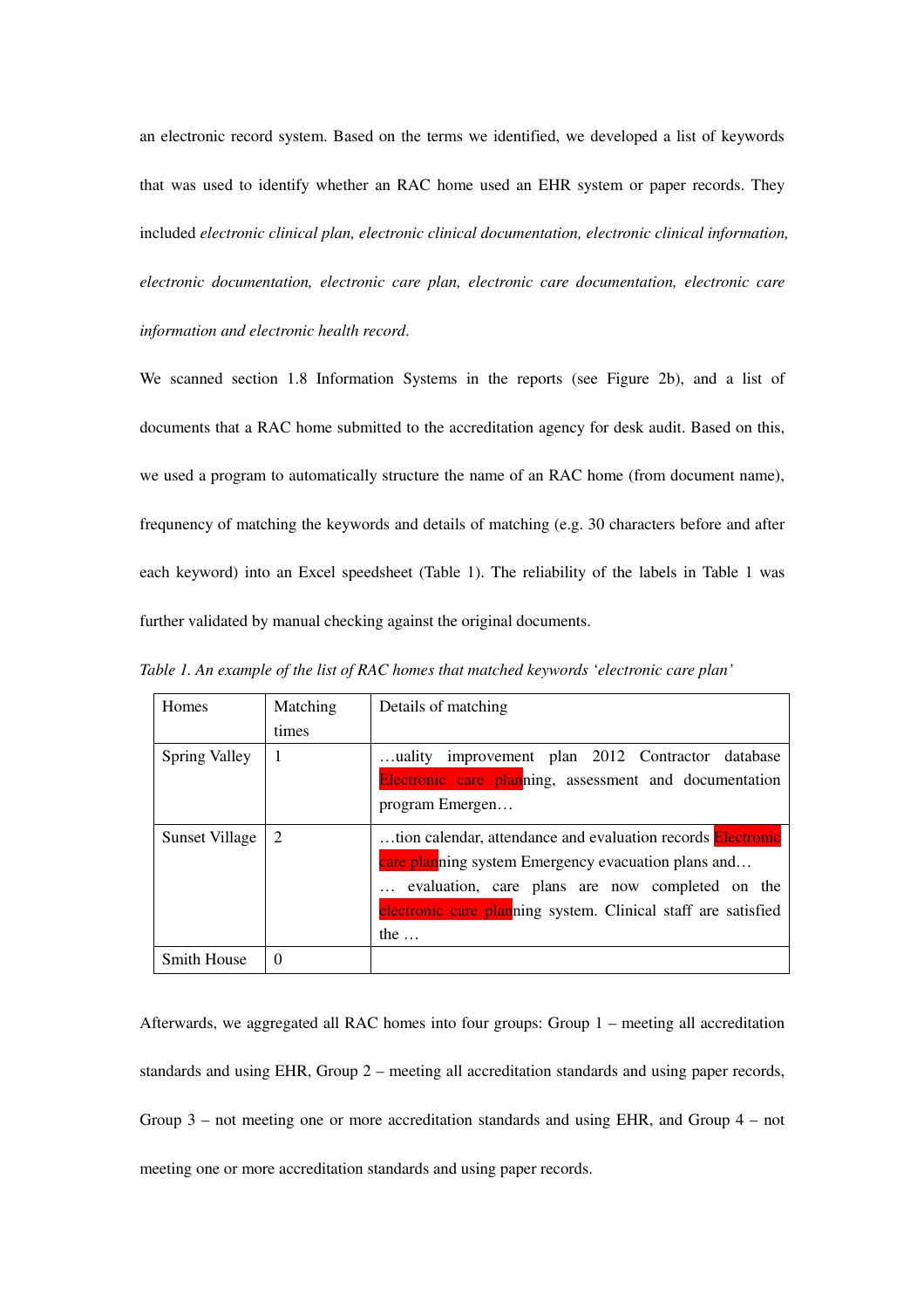#### **Data analysis**

Both quatitative and qualitative data analyses were conducted in this study. Pearson's Chi-square test was used to identify differences between the four groups of the RAC homes – those that used EHR systems or used paper records in meeting or not meeting aged care accreditation standards. The level of significance was set at  $p = 0.05$ .

Qualitative content analysis was conducted to identify and classify the indicators for not meeting accreditation Outcome 1.8 Information Systems. This enabled us to identify the statements that described the reasons for failing to meet this outcome. We compared these statements with the contributions of EHR to residential aged care suggested by the previous studies.

### **RESULTS**

Thirteen RAC homes were found to not meet one or more accreditation standards. These RAC homes and the relevant accreditation outcomes that at least one RAC home did not meet are listed

in Table 2.

*Table 2. The accreditation outcomes that at least one of 13 RAC homes did not meet (F: not meet an expected accreditation outcome).* 

| <b>RAC</b>                                                                                                                     |             |             |   |   |              |   |   |             |              |   |   |             |           |   |             | <b>Expected Accreditation Outcomes</b> |   |   |   |   |   |   |              |           |   |   |   |  |
|--------------------------------------------------------------------------------------------------------------------------------|-------------|-------------|---|---|--------------|---|---|-------------|--------------|---|---|-------------|-----------|---|-------------|----------------------------------------|---|---|---|---|---|---|--------------|-----------|---|---|---|--|
| Home 1.1 1.2 1.3 1.4 1.6 1.8 2.1 2.3 2.4 2.5 2.6 2.7 2.8 2.10 2.11 2.12 2.13 2.14 2.16 3.1 3.2 3.4 3.6 4.1 4.4 4.5 4.6 4.7 4.8 |             |             |   |   |              |   |   |             |              |   |   |             |           |   |             |                                        |   |   |   |   |   |   |              |           |   |   |   |  |
| 1                                                                                                                              |             |             |   |   | F            |   |   |             | F            |   |   |             |           |   |             |                                        |   |   |   |   |   |   |              |           |   |   |   |  |
| $\overline{2}$                                                                                                                 |             |             |   | F | $\mathbf{F}$ | F |   |             |              |   |   | $\mathbf F$ | F         | F | $\mathbf F$ |                                        |   |   |   |   |   |   |              |           |   |   |   |  |
| 3                                                                                                                              |             |             |   | F | $\mathbf{F}$ | F |   |             |              |   |   | $\mathbf F$ | F         | F |             |                                        |   |   |   |   |   |   |              |           |   |   |   |  |
| $\overline{4}$                                                                                                                 |             |             |   |   |              |   | F | $\mathbf F$ |              |   |   |             |           |   |             |                                        | F |   |   |   |   |   | F            |           | F |   |   |  |
| 5                                                                                                                              |             |             |   |   |              |   |   |             |              |   |   |             |           |   |             |                                        | F |   |   |   | F |   |              |           |   |   |   |  |
| 6                                                                                                                              |             |             |   |   |              | F |   |             |              |   |   |             | F         |   |             | F                                      | F |   |   |   |   |   |              |           |   | F |   |  |
| 7                                                                                                                              |             |             |   |   |              | F |   | $\mathbf F$ | $\mathbf{F}$ |   |   |             |           |   |             |                                        |   |   | F |   |   |   |              |           |   |   |   |  |
| 8                                                                                                                              |             | $\mathbf F$ |   |   |              | F |   |             |              |   |   |             |           |   |             |                                        | F |   |   |   | F |   |              |           | F |   |   |  |
| 9                                                                                                                              |             |             |   |   |              |   |   |             | F            |   |   |             | F         |   |             |                                        | F |   |   |   |   |   |              |           |   |   |   |  |
| 10                                                                                                                             | $\mathbf F$ |             | F |   | F            | F | F | $\mathbf F$ | $\mathbf F$  |   | F | $\mathbf F$ | ${\bf F}$ |   |             |                                        |   | F |   | F |   |   |              | ${\bf F}$ |   |   |   |  |
| 11                                                                                                                             |             |             | F |   | $\mathbf F$  | F | F | $\mathbf F$ | F            | F | F | $\mathbf F$ |           |   |             |                                        |   |   |   |   |   | F | $\mathbf{F}$ |           |   |   | F |  |
| 12                                                                                                                             |             |             |   |   | $\mathbf{F}$ | F |   |             | F            |   |   | $\mathbf F$ |           | F | F           |                                        | F |   |   |   |   |   |              |           |   |   |   |  |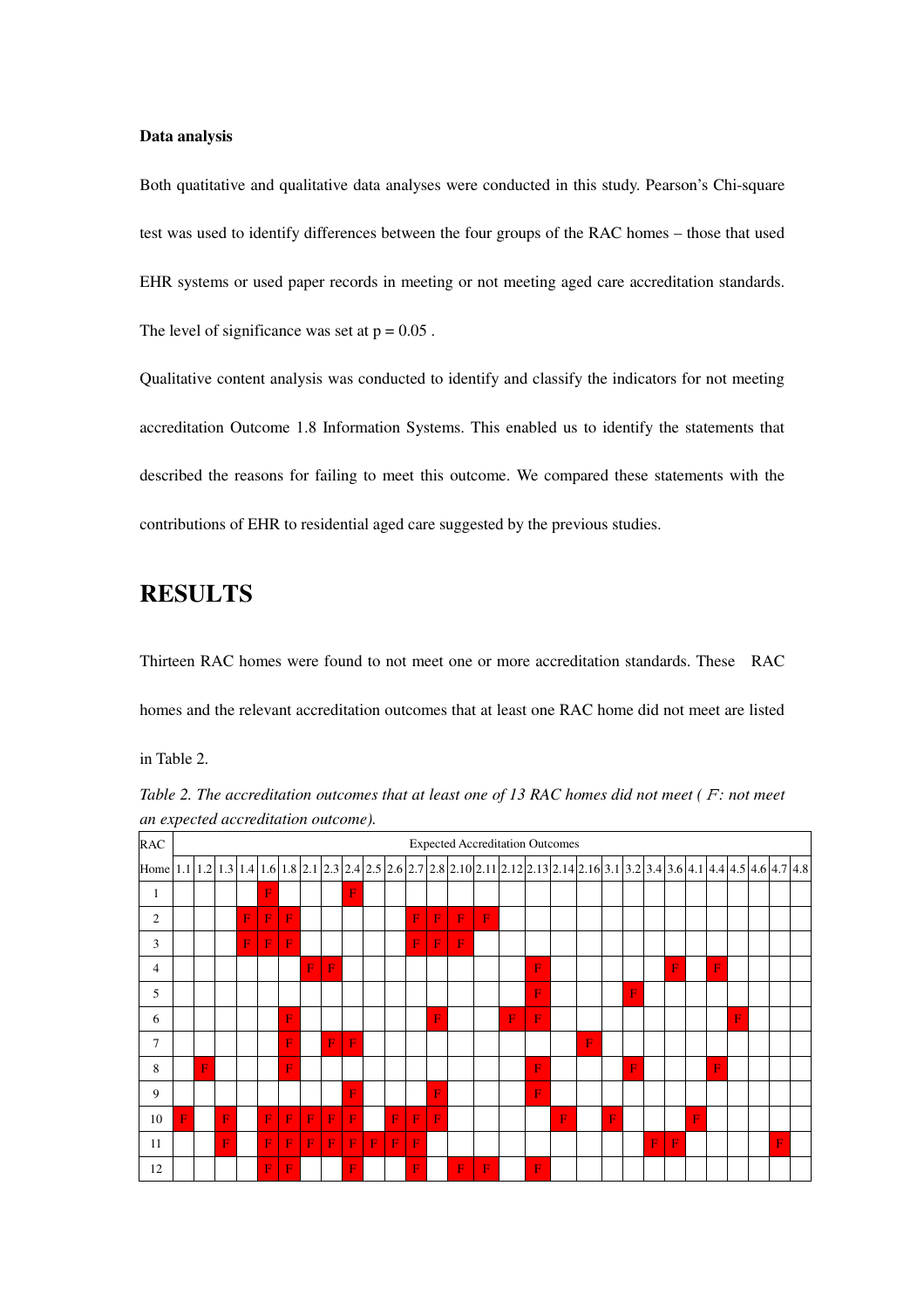|--|--|

### **Difference in meeting accreditation standards between RAC homes using EHR and those using paper records**

Of the 2,754 RAC homes audited, 1,031 (37.4%) used an EHR system for client health and personal care information management and 1,723 (62.6%) used only paper records. Only 13 homes (0.5%) failed to meet one or more of the 44 accreditation outcomes. One of these homes used an EHR system and met requirements for Outcome 1.8. Of the twelve homes that used paper records, nine failed in Outcome 1.8 (see Figure 3).



Figure 3. An outline of the RAC homes that used EHR or paper records, met or did not meet the accreditation outcomes, and whether they met or did not meet the accreditation Outcome 1.8 Information Systems

The result of the Chi square test suggested that the proportion of RAC homes using EHR that met accreditation standards (99.9%) was significantly higher than that of their counterparts using paper records (99.3%,  $p = 0.026$ ).

#### **Risk indicators for failure to meet Outcome 1.8 Information Systems**

Six risk indicators were identified in the reports for the nine RAC homes using paper records that failed to meet the information system outcome (Table 3). Staff in six homes did not have access to accurate and appropriate information (R1). Monitoring mechanisms were not effective in identifying deficiencies in information systems in four homes (R2). Two homes did not always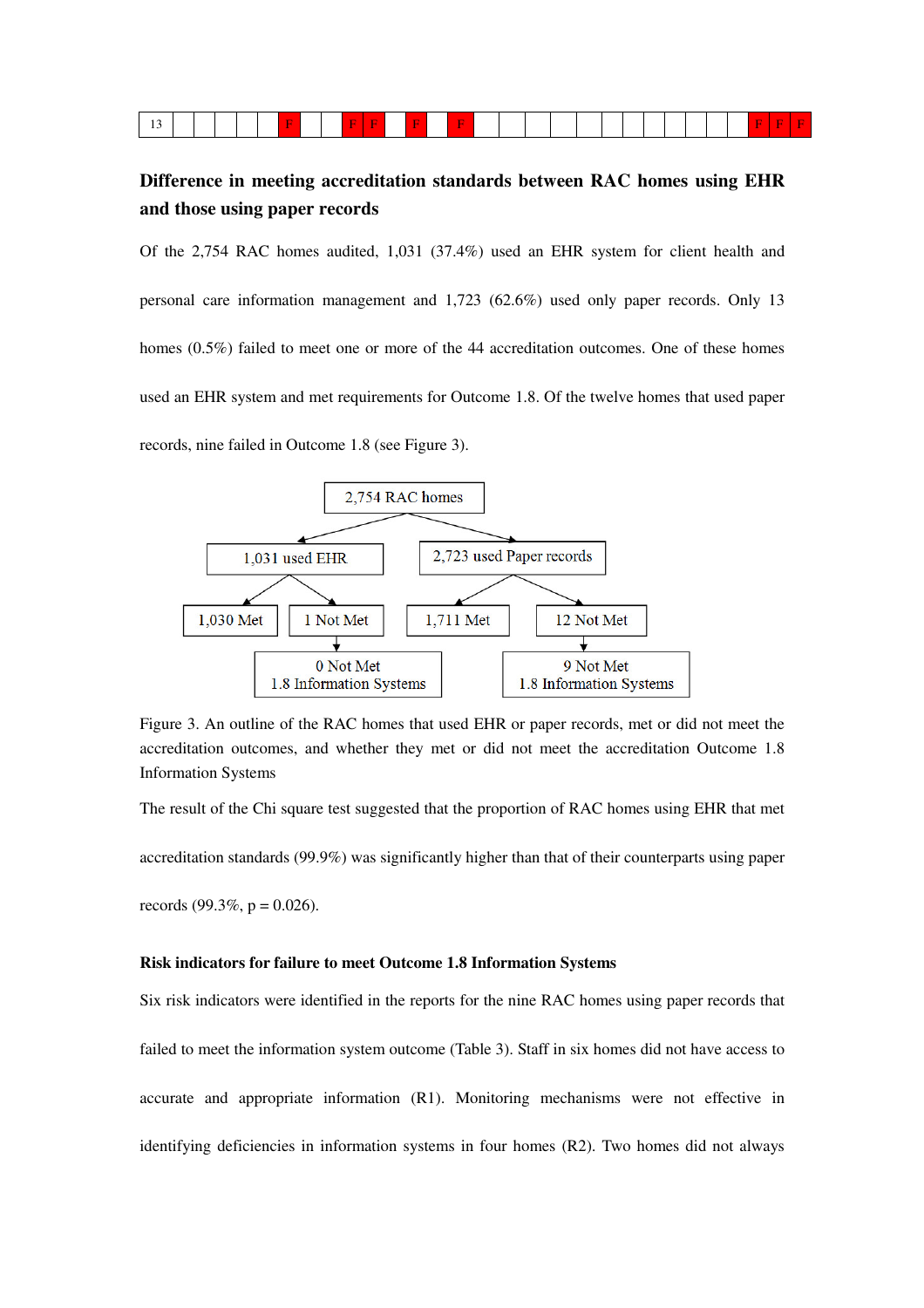report clinical incidents (R3). There were insufficient records of residents' clinical changes in two homes (R4). One home failed to produce accurate care plans (R5) and one home's communication processes were not effective (R6). These deficiencies led the agency to conclude that these RAC homes did not have effective information systems.

*Table 3–Risk indicators in reports for RAC homes using paper records that failed the information system outcome.* 

| Homes          | R1          | R2          | R <sub>3</sub> | R <sub>4</sub> | R <sub>5</sub> | R <sub>6</sub> |
|----------------|-------------|-------------|----------------|----------------|----------------|----------------|
| H1             | $\mathbf F$ |             |                | $\mathbf F$    |                |                |
| H2             | ${\rm F}$   |             |                | $\mathbf F$    |                |                |
| H <sub>3</sub> | ${\rm F}$   |             | $\mathbf F$    |                | F              |                |
| H <sub>4</sub> |             | $\mathbf F$ |                |                |                | F              |
| H <sub>5</sub> | $\mathbf F$ | $\mathbf F$ | F              |                |                |                |
| H <sub>6</sub> |             |             |                |                |                |                |
| H7             | $\mathbf F$ | $\mathbf F$ |                |                |                |                |
| H <sub>8</sub> |             | F           |                |                |                |                |
| H <sub>9</sub> | ${\bf F}$   |             |                |                |                |                |
| Total          | 6           | 4           | 2              | 2              | 1              | 1              |

 $F =$  Fail information system accreditation outcome. R1: No access to accurate and appropriate information. R2: Monitoring mechanisms were not effective in identifying deficiencies in information systems. R3: Not reporting clinical incidents. R4: Insufficient recording of residents' clinical changes. R5: Not providing accurate care plans. R6: Communication processes were not effective.

### **DISCUSSION**

This study aimed at identifying the contribution of EHR to managing risks for information system accreditation in RAC homes. We found that EHR systems had already been adopted by 37.4% of 2754 RAC homes. Thirteen RAC homes did not meet all expected outcomes in the Australian standards. Of these, nine out of 12 that used paper-based records failed the outcome for information systems. Through analysis of the records for these nine homes, we identified six risk indicators in information systems, which were used by the accreditation agency to decide that the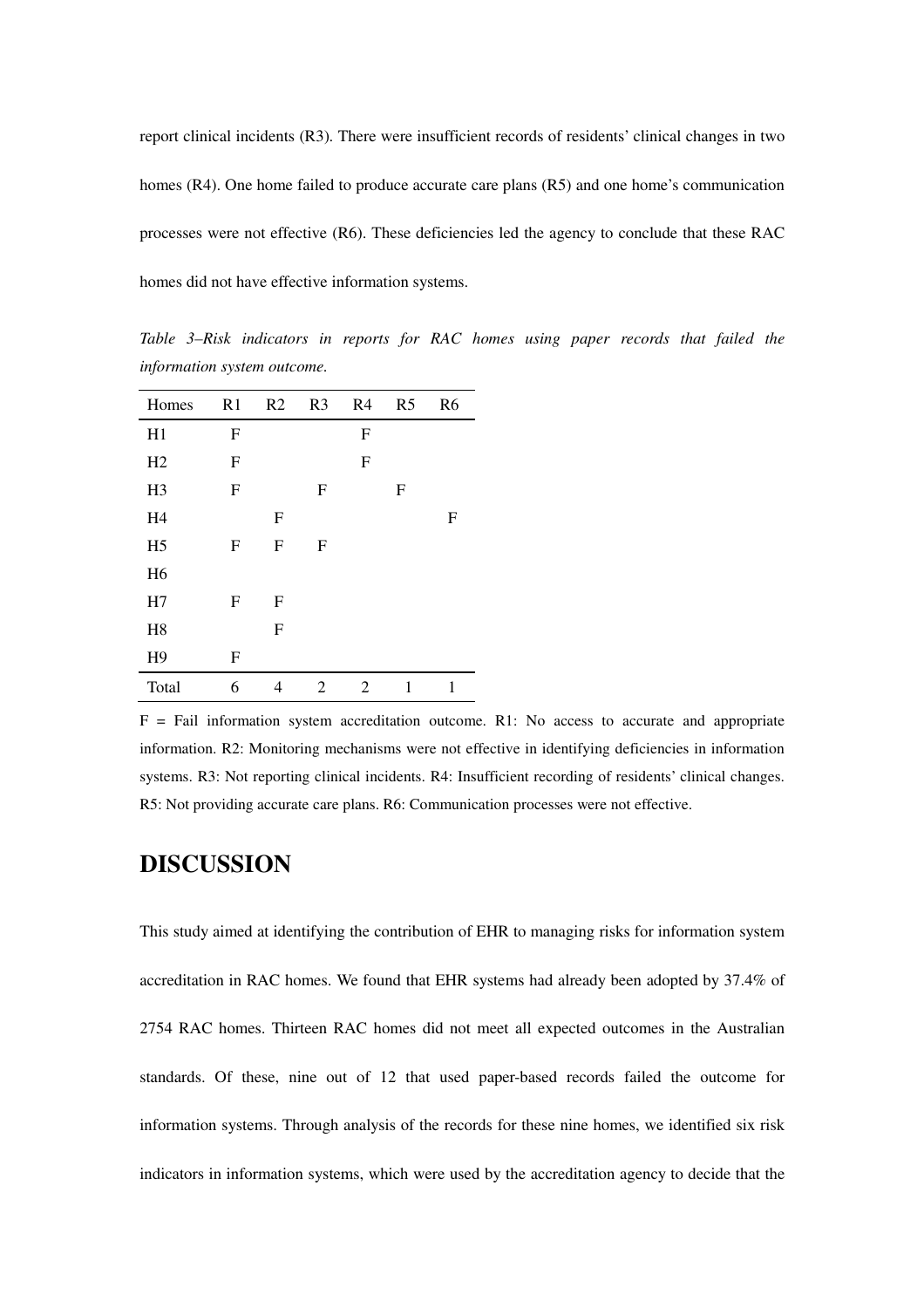information system accreditation outcome had not been met. This provided insight about the areas of information system management to which RAC homes may need to pay attention and continuously improve.

The study findings indicate that the overall contribution of EHR to meeting aged care accreditation standards in Australia was very small. Only 9 (0.3%) RAC homes failed the information system outcome. This may cause stagnation in the adoption of EHR by the rest 62.6% of RAC homes that were still using paper records by the end of 2013. The further adoption of EHR in Austarlian RAC sector needs to be continuously followed. However, none of the RAC homes that used EHR for information management failed to meet that outcome. Also, the proportion of RAC homes using EHR that met all accreditation standards was significantly higher than that of homes with paper records.

The aged care accreditation system in Australia is established to ensure an RAC service meets the minimum safety standard mandated by the Aged Care Act. It is not a quality ranking system, such as a star ranking system for e-Bay, which is available to the general public, thus providing the pressure and incentive for the aged care service providers to improve services. This explains why only 0.3% of RAC homes in this study failed the standard. Therefore, there is a lack of policy incentive for RAC homes in Australia to further improve quality once the minimum safety standard audited by the aged care accreditation system is met. This may cause inertia in the whole sector and stagnation in innovation, which needs to be further confirmed and studied.

Nevertheless the strength of this study is that it had the advantage of a nationwide overview of the performance of Australian RAC homes in information management and the possible contribution of EHR to this process. We believe it provides some indication of the benefits from EHR in RAC,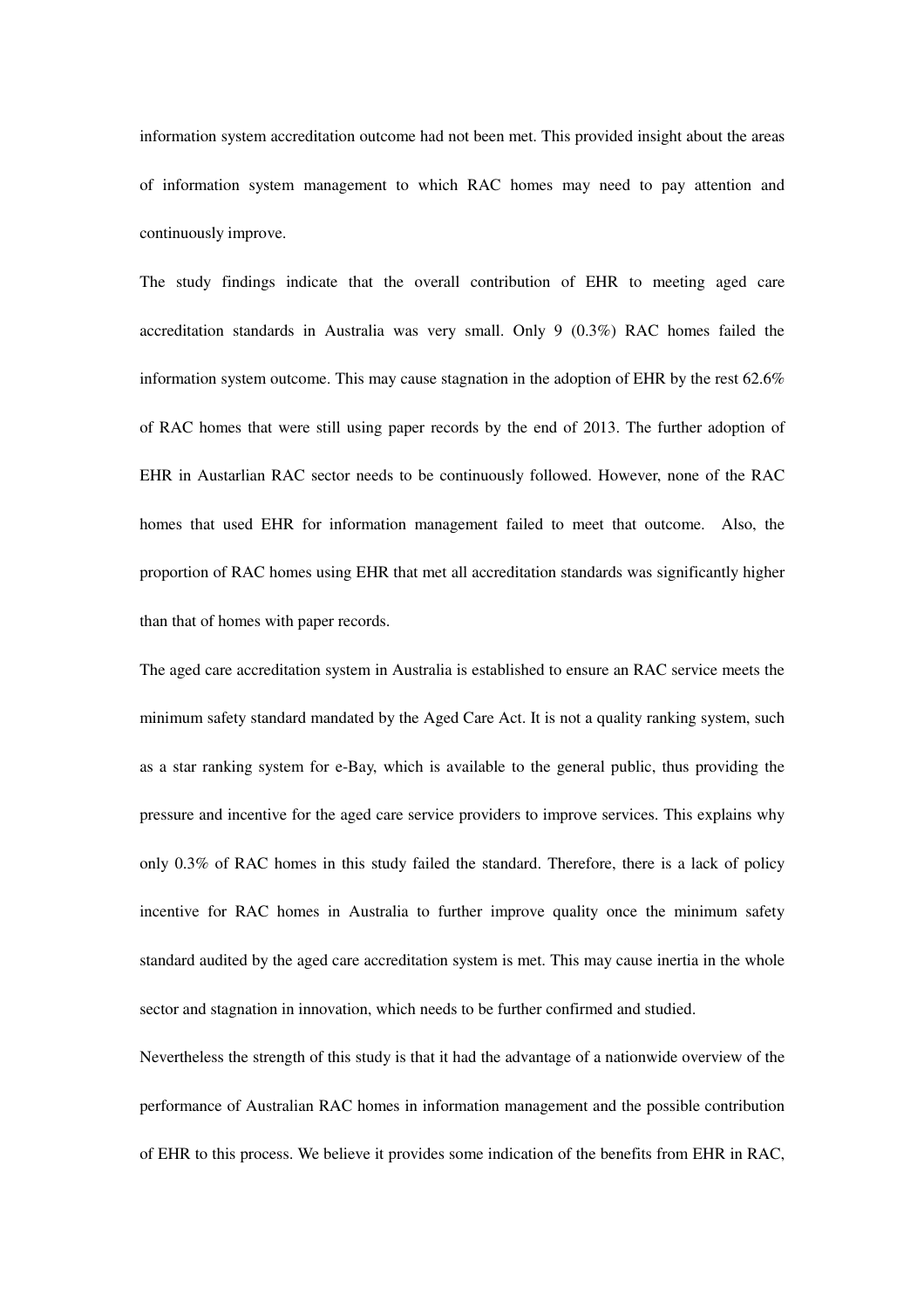consistent with those found in previous studies using other methods [21,20,7,8,22].

An inevitable limitation is that what we have reported is an association between EHR and accreditation, rather than decisive evidence that use of EHR is a reason for RAC homes to perform better in accreditation. Also, the sample size for detailed analysis of risk factors for failing to meet accreditation standards is small. Another limitation of the study is it does not provide information on practice details of the sort obtained from observational studies with small numbers of homes.

### **CONCLUSION**

This study identified six risk indicators for an RAC home to fail the information system accreditation standard in Australia. While a small number of RAC homes that used paper records failed accreditation standard on information systems, those that used EHR fully complied.

#### **KEY POINTS***:*

- A small number of RAC homes that used paper records failed accreditation standard on information systems.
- Six risk indicators for an RAC home to fail the information systems outcome were identified.

### **REFERENCES**

1. Institute of Medicine (2000) Improving the Quality of Long-Term Care. http://iom.nationalacademies.org/Reports/2000/Improving-the-Quality-of-Long-Term-Care.aspx. Accessed 2 December 2015

2. Institute of Medicine (2003) Priority Areas for National Action: Transforming Health Care Quality. http://iom.nationalacademies.org/Reports/2003/Priority-Areas-for-National-Action-Transforming-Healt h-Care-Quality.aspx. Accessed 2 Dec 2015

<sup>3.</sup> Institute of Medicine (2004) 1st Annual Crossing the Quality Chasm Summit: A Focus on Communities.http://iom.nationalacademies.org/Reports/2004/1st-Annual-Crossing-the-Quality-Chasm-Summit-A-Focus-on-Communities.aspx. Accessed 2 Dec 2015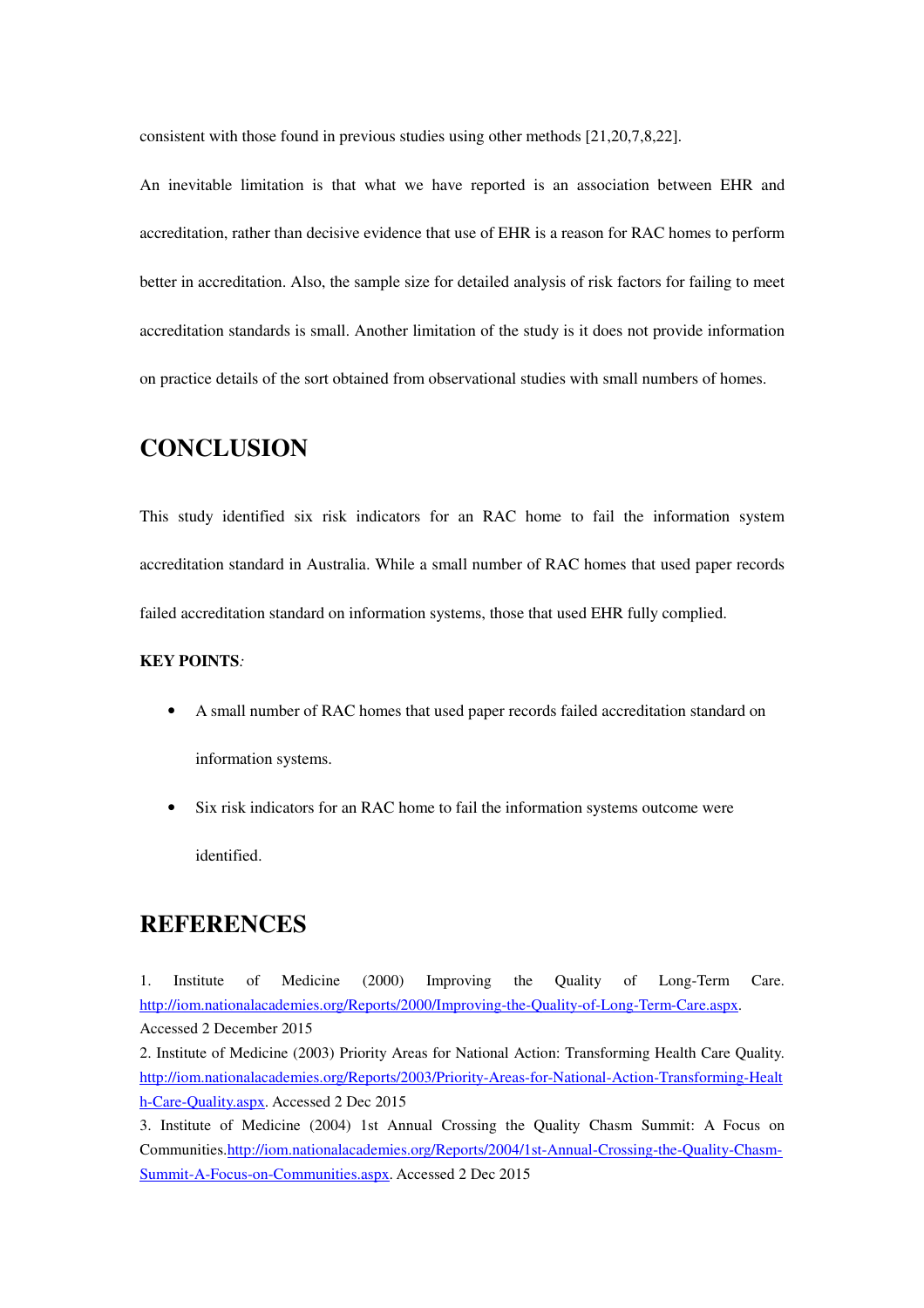4. Resnick, H.E., Manard, B.B., Stone, R.I., and Alwan, M (2009), Use of electronic information systems in nursing homes: United States. Journal of the American Medical Informatics Association. 16(2):179–186. 8p.

5. P, Y., (2012) Aged care IT in Australia-the past, present and future. Electronic Journal of Health Informatics. 7(2):e2.

6. Munyisia EN, Yu P, Hailey D (2011) Does the introduction of an electronic nursing documentation system in a nursing home reduce time on documentation for the nursing staff? International journal of medical informatics 80 (11):782.

7. Wang N, Yu P, Hailey D (2013) Description and comparison of quality of electronic versus paper-based resident admission forms in Australian aged care facilities. International journal of medical informatics 82:313-324.

8. Wang N, Yu P, Hailey D (2015) The quality of paper-based versus electronic nursing care plan in Australian aged care homes: A documentation audit study. International journal of medical informatics 84:561-569.

9. Wang, N., Yu, P., Hailey, D. and Oxlade, D., Developing measurements of the quality of electronic versus paper-based nursing documentation in Australian aged care homes. Electronic Journal of Health Informatics, 6(1):1–6,2011.

10. Abramson EL, McGinnis S, Moore J, Kaushal R (2014) A statewide assessment of electronic health record adoption and health information exchange among nursing homes. Health Services Research 49 (1 Pt 2):361-372.

11. Ben-Assuli O, Shabtai I, Leshno M, Hill S (2014) EHR in Emergency Rooms: Exploring the Effect of Key Information Components on Main Complaints. Journal of medical systems 38 (4):1

12. Ben-Assuli O, Ziv A, Sagi D, Ironi A, Leshno M (2016) Cost-Effectiveness Evaluation of EHR: Simulation of an Abdominal Aortic Aneurysm in the Emergency Department. Journal of medical systems 40 (6):141-141.

13. Yu P, Zhang Y, Gong Y, Zhang J.(2013) Unintended adverse consequences of introducing electronic health records in residential aged care homes. International Journal of Medical Informatics, 82(9):772-88

14. Clancy L, Happell B, Moxham L (2008) Assessing risk in aged care mental health. Australian nursing journal (July 1993) 15 (7):30

15. De Bellis A (2010) Australian Residential Aged Care and the Quality of Nursing Care Provision. Contemporary Nurse: A Journal for the Australian Nursing Profession 35 (1):100-113

16. Australian Aged Care Quality Agency (2014) Assessor handbook Australian Aged Care Quality Agency.https://www.aacqa.gov.au/for-providers/residential-aged-care/resources/other-resources/Assess orhandbook.pdf. Accessed Jun 1 2016

17. Australian Government (1997) Aged Care Act 1997. Federal Register of Legislation. https://www.legislation.gov.au/Series/C2004A05206. Accessed Jun 1 2016

18. ComLaw AG (2014) Quality of care principles 2014.

19. Australian Aged Care Quality Agency (2014) Accreditation standards.

20. Munyisia EN, Yu P, Hailey D (2011) The changes in caregivers' perceptions about the quality of information and benefits of nursing documentation associated with the introduction of an electronic documentation system in a nursing home. International journal of medical informatics 80:116-126.

21. Lin IC, Chien Y-M, Chang IC (2006) Quality evaluation on an e-learning system in continuing professional education of nurses. Studies In Health Technology And Informatics 122:220-224